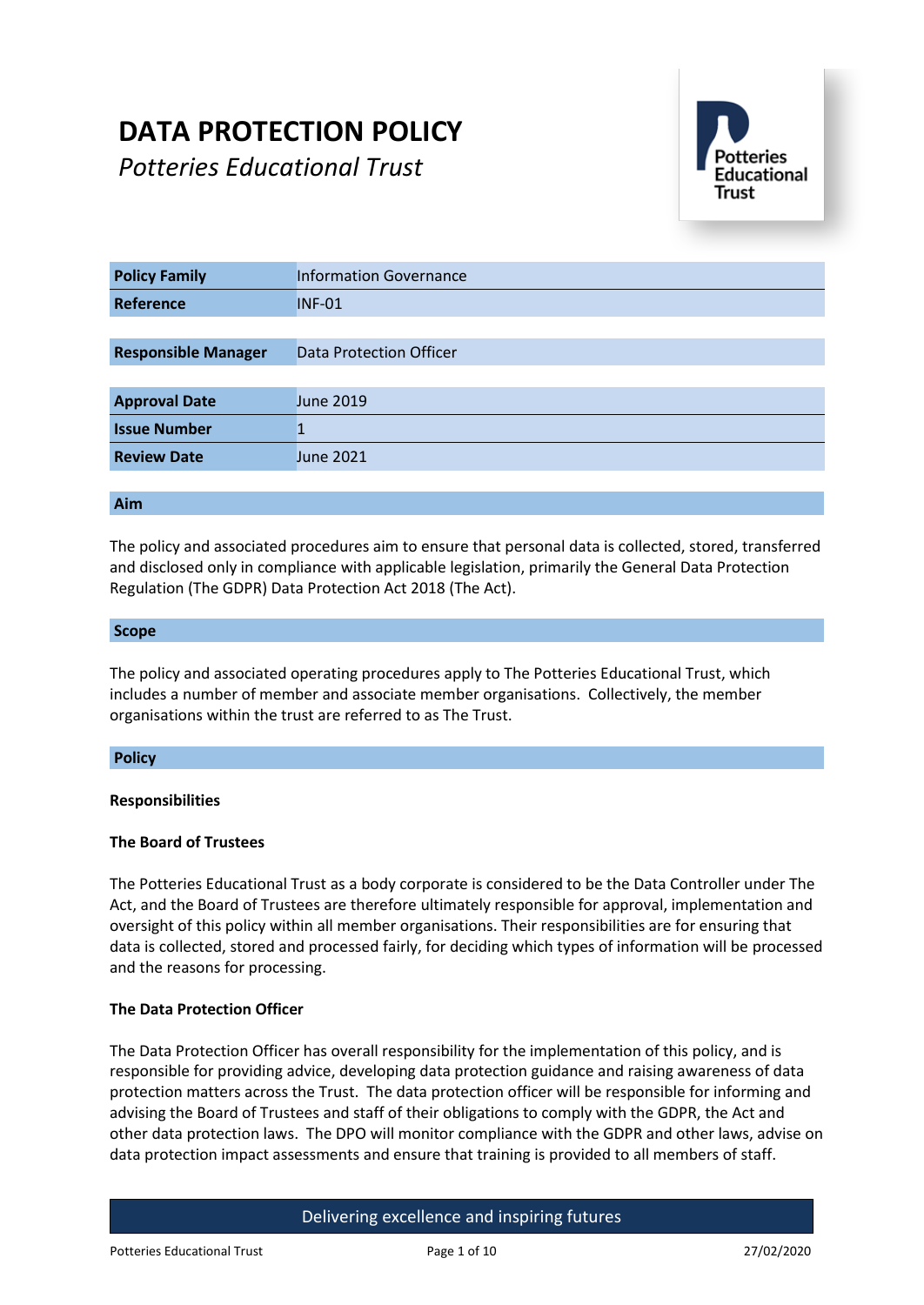## **The Chief Executive Officer and Senior Leadership Teams**

It is the responsibility of the Chief Executive Officer and Senior Leadership Teams in each Academy to recommend this policy for approval, approve any associated procedures, ensure compliance with the policy and procedures, and to provide training and communication to ensure that all staff understand the policy. Additionally they are responsible for the management of personal data processed within their areas of responsibility and for encouraging good information governance practice across the Trust.

## **All Staff**

All staff are responsible for ensuring that any personal data which they process is kept securely and personal information is not disclosed accidentally or otherwise to any unauthorised third party. If and when, as part of their responsibilities, staff collect information about other people, they must comply with the data protection principles, defined under the Act and as set out in this policy. All staff have a responsibility to make themselves aware of and abide by this policy and associated guidance.

#### **All Students and Staff**

Students and staff are responsible for ensuring that all personal data provided to the Trust is accurate and kept up to date. It is their responsibility for informing the Trust when this changes.

This includes but is not limited to:

- Checking that any information that they provide to the Trust in connection with their employment is accurate.
- Informing the Trust of any changes to information, which they have provided, e.g. change of address.
- Informing the Trust of any errors or changes in their personal information.

#### **1. Data Protection Law**

This policy is informed by and meets the requirements of The General Data Protection Regulation (Regulation (EU) 2016/679) and all applicable laws relating to the collection and use of Personal Data and privacy and any applicable codes of practice issued by a regulator including in the UK, the Data Protection Act 2018.

#### **2. The Data Controller**

The Potteries Educational Trust as a corporate body is the data controller, and the Corporation is ultimately responsible for the implementation of all appropriate policies and procedures to meet its obligations. Trustees, Local Governing Board Members, employed members of staff, agency workers, contractors and consultants are required to implement the Policy on behalf of the Trust, and are referred to throughout this document as 'Staff'.

#### **3. The Data Protection Officer**

The Trust will appoint a Data Protection Officer ensuring that there are no conflicts of interest between this role and their wider responsibilities within the Trust. Details of their name and contact details will be published on the Trust website as well as being widely available to all Staff and students.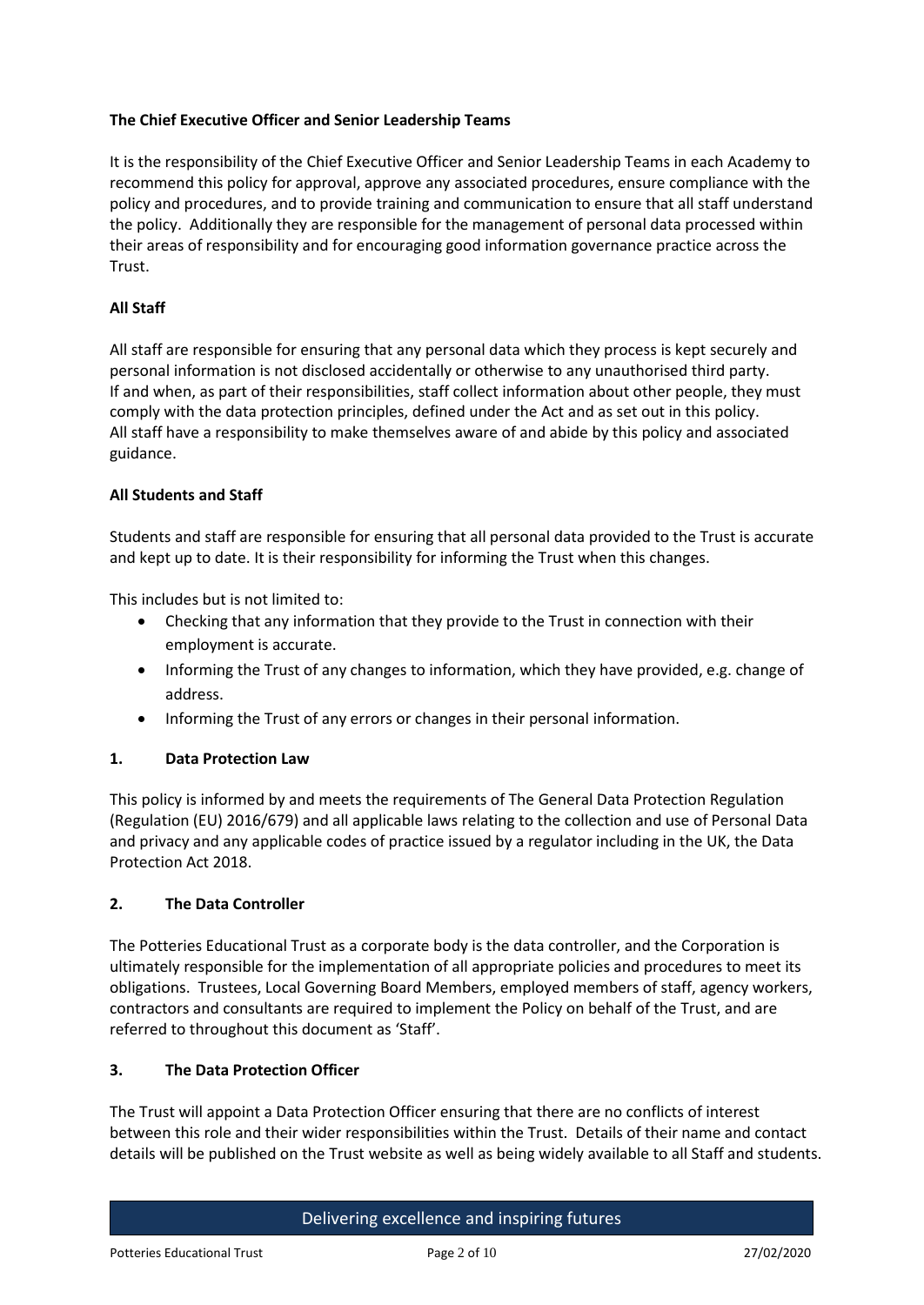The DPO will report to the Board of Trustees. The DPO will operate independently of the leadership team and will not be penalised for performing their duties or reporting issues to the board. Adequate resources will be provided to ensure that the DPO can perform their duties, including support from a wider group of Data Protection Champions within teams that undertake significant data processing activities.

# **4. Data Protection Champions**

The Trust will appoint a group of data protection champions, each of whom will support the Data Protection Officer to implement good practice and monitor compliance within a specific team or location. Data protection champions will be provided with specific training and support from the DPO to implement this policy and associated procedures for their areas of responsibility.

# **5. Data Protection Principles**

When using Personal Data, Data Protection Laws require that the Trust complies with the following principles. These principles require Personal Data to be:

- 1) processed lawfully, fairly and in a transparent manner;
- 2) collected for specified, explicit and legitimate purposes and not further processed in a manner that is incompatible with those purposes;
- 3) adequate, relevant and limited to what is necessary for the purposes for which it is being processed;
- 4) accurate and kept up to date, meaning that every reasonable step must be taken to ensure that Personal Data that is inaccurate is erased or rectified as soon as possible;
- 5) kept for no longer than is necessary for the purposes for which it is being processed; and
- 6) processed in a manner that ensures appropriate security of the Personal Data, including protection against unauthorised or unlawful processing and against accidental loss, destruction or damage, using appropriate technical or organisational measures.

In addition to complying with the above requirements, the Trust also has to demonstrate in writing that it complies with them. The Trust has a number of policies and procedures in place, including this Policy and the documentation referred to in it, to ensure that the Trust can demonstrate its compliance.

# **6. Lawful Use of Personal Data**

In order to collect and/or use Personal Data lawfully, the Trust needs to be able to show that its use meets one of a number of legal grounds. In addition, when the Trust collects and/or uses Special Categories of Personal Data, it has to show that one of a number of additional conditions is met. The Trust will carefully assess how it uses all Personal Data and document this within the Information Asset Register. If the Trust changes how it uses Personal Data, it needs to update this record and may also need to notify Individuals about the change. Any changes to the use of personal information must therefore be approved by the Data Protection Officer in advance, and documented through an update to the register.

# **7. Processing Sensitive Information**

Sometimes it is necessary to process information about a person's health, criminal convictions, ethnicity, gender other sensitive, or special category data. The privacy notices for all data subjects will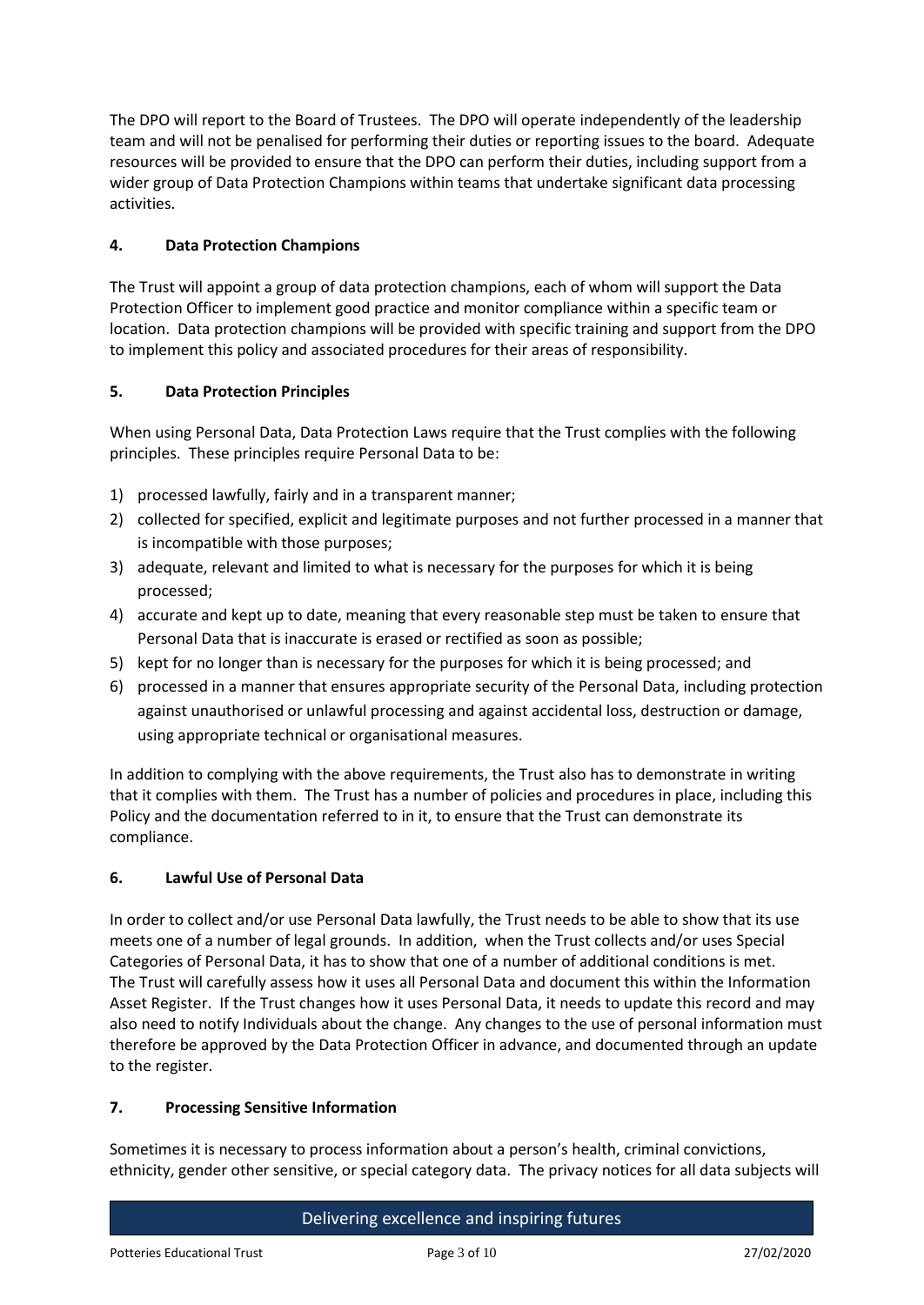provide clear information about the sensitive personal data processed by the Trust, and the reasons for processing this data. Additional safeguards and security procedures will apply to the processing of this data.

## **8. Transparent Processing – Privacy Statements**

Where the Trust collects Personal Data directly from Individuals, we will inform them about how the Trust uses their Personal Data through the appropriate Privacy Statement published on the College website.

If the Trust changes how it uses Personal Data, the Trust may need to notify Individuals about the change. If Staff, therefore, intend to change how they use Personal Data they must notify the Data Protection Officer who will decide whether the intended use requires amendments to be made to the privacy notices and any other controls which need to apply.

## **9. Exchange of Personal Information with 3rd Parties**

The Trust is a publically funded organisation and must disclose certain information to funding bodies and other government approved organisations. The details of the organisations with whom we share personal data and the legal basis for this sharing are provided in the Privacy Notices for each group of data subjects. Under no circumstances will the Trust disclose or sell personal information to third parties for the purposes of marketing, sales of goods and services or promotions.

## **10. Data Quality**

Data Protection Laws require that the Trust only collects and processes Personal Data to the extent that it is required for the specific purpose(s) notified to the Individual in a privacy statement and as set out in the Trust's Information Asset Register. The Trust is also required to ensure that the Personal Data the College holds is accurate and kept up to date.

All Staff that collect and record Personal Data shall ensure that the Personal Data is recorded accurately, is kept up to date and shall also ensure that they limit the collection and recording of Personal Data to that which is adequate, relevant and limited to what is necessary in relation to the purpose for which it is collected and used.

All Staff that obtain Personal Data from sources outside the Trust shall take reasonable steps to ensure that the Personal Data is recorded accurately, is up to date and is limited to that which is adequate, relevant and limited to what is necessary in relation to the purpose for which it is collected and used. This does not require Staff to independently check the Personal Data obtained.

In order to maintain the quality of Personal Data, all Staff that access Personal Data shall ensure that they review, maintain and update it to ensure that it remains accurate, up to date, adequate, relevant and limited to what is necessary in relation to the purpose for which it is collected and used. Please note that this does not apply to Personal Data which the Trust must keep in its original form (e.g. for legal reasons or that which is relevant to an investigation).

The Trust recognises the importance of ensuring that Personal Data is amended, rectified, erased or its use restricted where this is appropriate under Data Protection Laws.

#### **11. Data Security**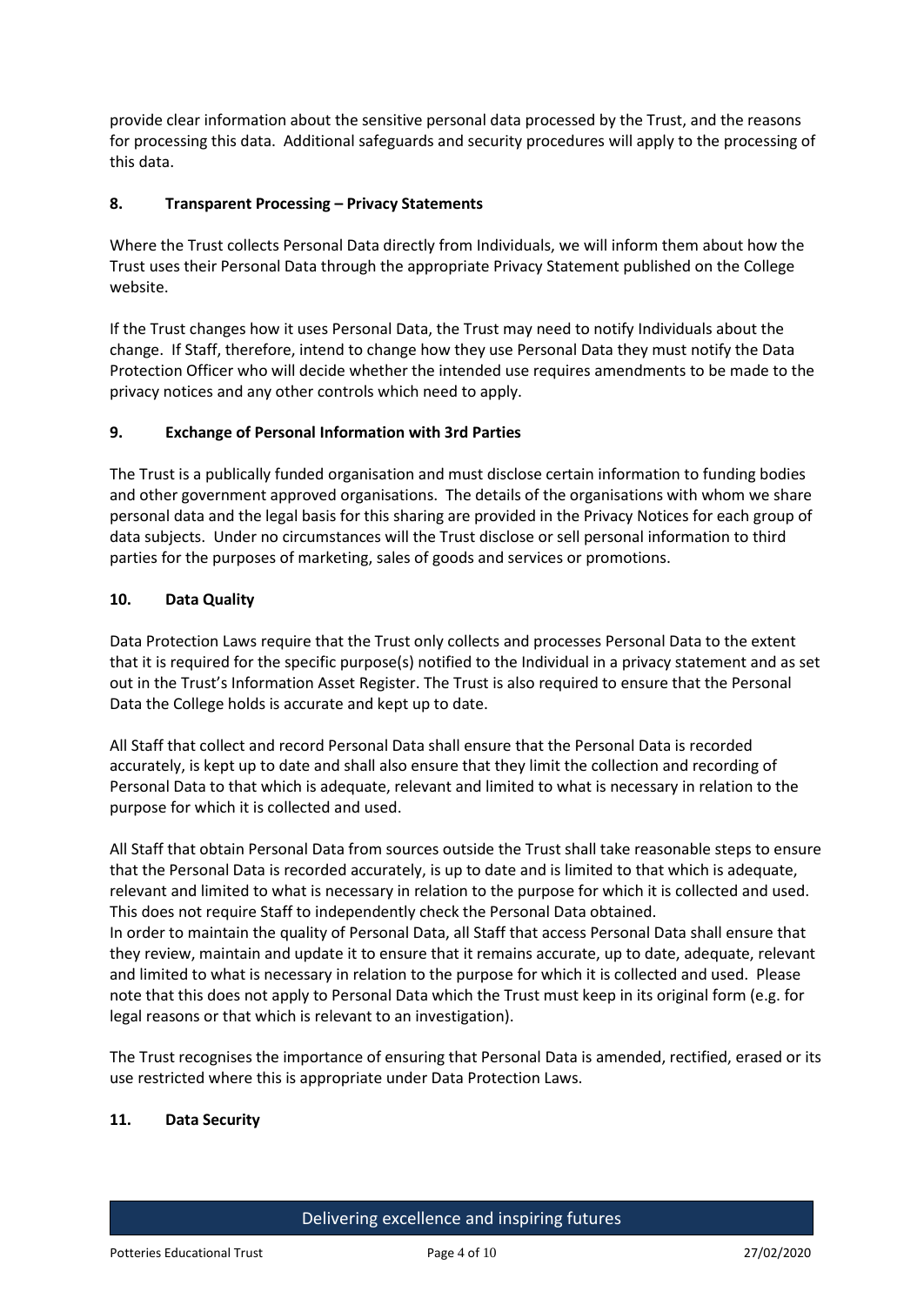The Trust takes information security very seriously and the Trust has security measures against unlawful or unauthorised processing of Personal Data and against the accidental loss of, or damage to, Personal Data. The Trust has in place procedures and technologies to maintain the security of all Personal Data from the point of collection to the point of destruction.

# **12. Use of CCTV**

The Trust's use of CCTV is regulated by a separate Code of Practice. For reasons of personal security and to protect Trust premises and the property of staff and students, closed circuit television cameras are in operation throughout our buildings. The presence of these cameras may not be obvious. This policy determines that personal data obtained during monitoring will be processed as follows:

- recordings are only kept as long as required to ensure adequate history is available to investigate concerns
- any live or pre-recorded monitoring will be carried out only by a limited number of specified staff;
- personal data obtained during monitoring will be destroyed as soon as possible after any investigation is complete;
- Staff involved in monitoring will maintain confidentiality in respect of personal data.

# **13. Individuals' Rights**

Through the provision of clear, simple public information, the Trust will ensure that Individuals are able to exercise their legal rights in relation to Data Protection.

# **14. Right of Access - Subject Access Requests**

Individuals have the right under Data Protection Law to ask the Trust to confirm what Personal Data they hold in relation to them and provide them with a copy of the data. All Subject Access Requests will be directed by Trust Staff to the Data Protection Officer who will ensure that the agreed procedure is followed to establish the identity of the individual, the scope of their request, and the timely provision of a response.

The Trust will not charge a fee for the processing of a Subject Access Request, but reserves the right to pass on the cost of providing additional or repeat copies of the same information, as well as the cost of meeting any manifestly unfounded or excessive requests.

To comply with The GDPR and UK Law, the Trust will aim to respond to all subject access requests within 30 days of receipt. In the event that a request cannot be fully answered within that period, the trust will;

- Seek to clarify the nature and scope of the request in order to provide the data subject with the information that they require
- Provide as much information as possible within this timeframe, and an estimate of the time required to provide any remaining information
- Provide regular updates to the data subject so that they are fully informed of the reasons for any delay and the likely timeframes for completion of a request
- Provide the data subject with a detailed explanation if a subject access request is not able to be fulfilled in part or in full.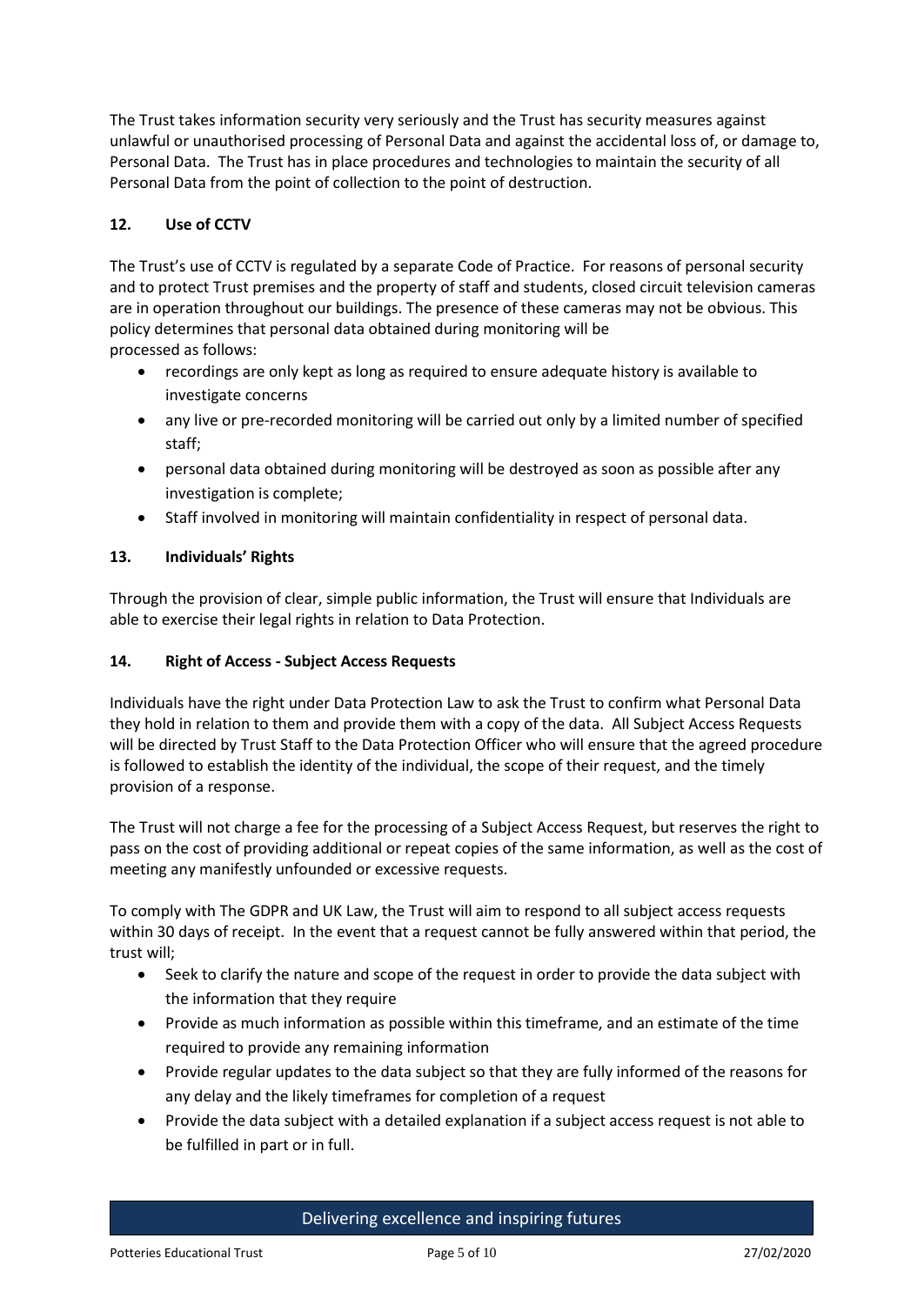# **15. Right of Erasure (Right to be Forgotten)**

This is a limited right for Individuals to request the erasure of Personal Data concerning them where the use of the Personal Data is no longer necessary; their consent is withdrawn and there is no other legal ground for the processing; the individual objects to the processing and there are no overriding legitimate grounds for the processing; the Personal Data has been unlawfully processed; or the Personal Data has to be erased for compliance with a legal obligation.

The Trust will respond to all requests for data erasure within 30 days and will confirm which categories of personal data have been erased, as well as any categories of data retained where they do not fall within the scope of this right.

In a marketing context, where Personal Data is collected and processed for direct marketing purposes, the individual has a right to object to processing at any time. Where the individual objects, the Personal Data will be erased, or if also retained for another legitimate reason, clearly annotated to prevent future use for marketing purposes.

# **16. Right of Data Portability**

An individual has the right to request that data concerning them is provided to them in a structured, commonly used and machine-readable format, where the processing is based on consent or on a contract; and the processing is carried out by automated means. This right isn't the same as subject access and is intended to give Individuals a subset of their data.

The Trust will respond to all requests to provide portable data within 30 days, providing either a suitable dataset for transport, or a detailed explanation as to why the request cannot be fulfilled.

# **17. Right of Rectification and Restriction**

Finally, Individuals are also given the right to request that any Personal Data is rectified if inaccurate and to have use of their Personal Data restricted to particular purposes in certain circumstances. The Trust will use all Personal Data in accordance with the rights given to Individuals' under Data Protection Laws, and will ensure that it allows Individuals to exercise their rights in accordance. The Data Protection Officer will investigate any cases where an individual feels that their rights, including to the rectification of incorrect information or the restriction of use, have not been met.

#### **18. Marketing and Consent**

The Trust will sometimes contact Individuals to send them marketing or to promote the Trust. Where the Trust carries out any marketing, activities will be carefully planned to ensure compliance with Data Protection Law, other applicable legal and regulatory frameworks.

For Marketing activities, consisting of any advertising or marketing communication that is directed to particular Individuals and using their personal information, the Trust will operate within a framework of consent, and maintain records within its central systems for Student Records and Customer Relationship Management.

For electronic marketing, the Trust will provide a clear and simple opt-in system for Individuals, and simple means to withdraw consent at any time.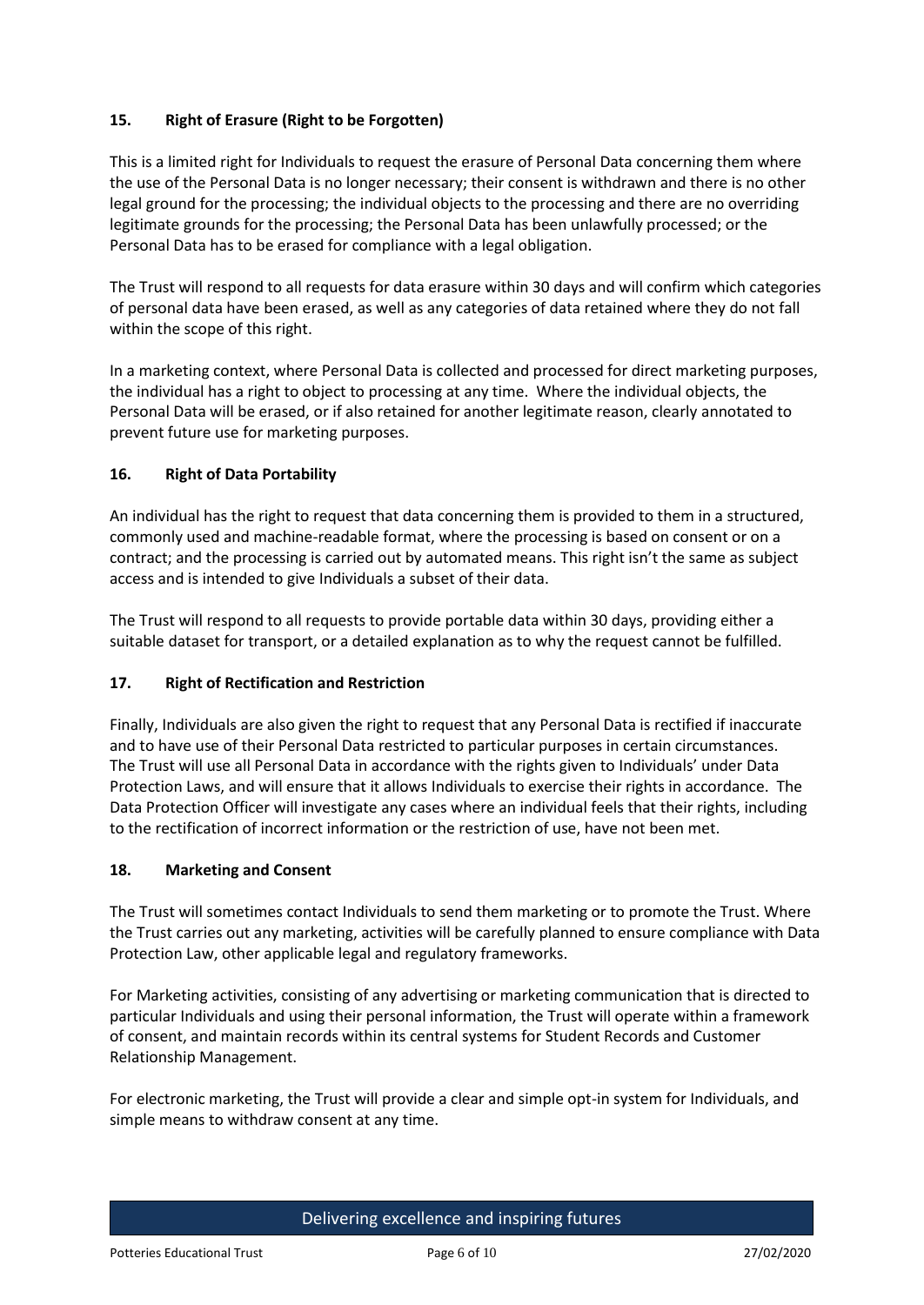Where information is collected face to face or by telephone, and as part of a specific marketing activity, the Trust will use a 'soft opt-in' record of consent, and provide the individual with a simple opportunity to opt out on all occasions that the information is used.

The Trust will use staff and student photographic images solely for administrative and reference purposes only and will not use them for publicity without express permission. The use of staff images for promotional purposes will be discussed and agreed on an individual basis when appropriate. Individuals should be mindful when providing consent for the use of photographs, that it may not be possible to remove images from printed materials once produced, and therefore any requests for erasure or to restrict processing may not apply retrospectively.

# **19. Automated Decision Making and Profiling**

Any Automated Decision Making or Profiling which the Trust carries out can only be done once the Trustees are confident that it complies with Data Protection Laws. If Staff therefore wish to carry out any Automated Decision Making or Profiling, they must inform the Data Protection Officer. Staff must not carry out Automated Decision Making or Profiling without completing a Data Protection Impact Assessment, taking advice from the Data Protection Officer, and receiving approval from a member of the Senior Management Team.

The Trust does not carry out Automated Decision Making or Profiling in relation to its employees.

## **20. Data Protection Impact Assessments (DPIA)**

The GDPR introduces a new requirement to carry out a risk assessment in relation to the use of Personal Data for a new service, product or process. This must be done prior to the processing via a Data Protection Impact Assessment (DPIA).

A DPIA must be completed according to the Trust's Data Protection Impact Assessment Procedure where the use of Personal Data is likely to result in a high risk to the rights and freedoms of Individuals.

Where a DPIA reveals risks which are not appropriately mitigated the Information Commissioners Office (ICO) must be consulted. The Data Protection Officer will be responsible for the review of all impact assessments and consultation as required with the ICO.

The Senior Management Team will be responsible for the approval of all changes to procedure once a DPIA has been completed, and will take into account the advice of the DPO in making any decisions, including the steps required to mitigate any identified risks.

# **21. Transferring Personal Data to a Country Outside The European Economic Area (EEA)**

Data Protection Laws impose strict controls on Personal Data being transferred outside the EEA. Transfer includes sending Personal Data outside the EEA but also includes storage of Personal Data or access to it outside the EEA. So that the Trust can ensure it is compliant with Data Protection Laws, Staff must not export Personal Data unless it has been approved by the Data Protection Officer, who will advise if any proposed storage or transfer is likely to result in a transfer out of the EEA. All transfers of data outside of the EEA will be subject to a DPIA with particular focus on the risks to data security and any alternative processing methods available in order to eliminate these risks.

#### **22. Records Management**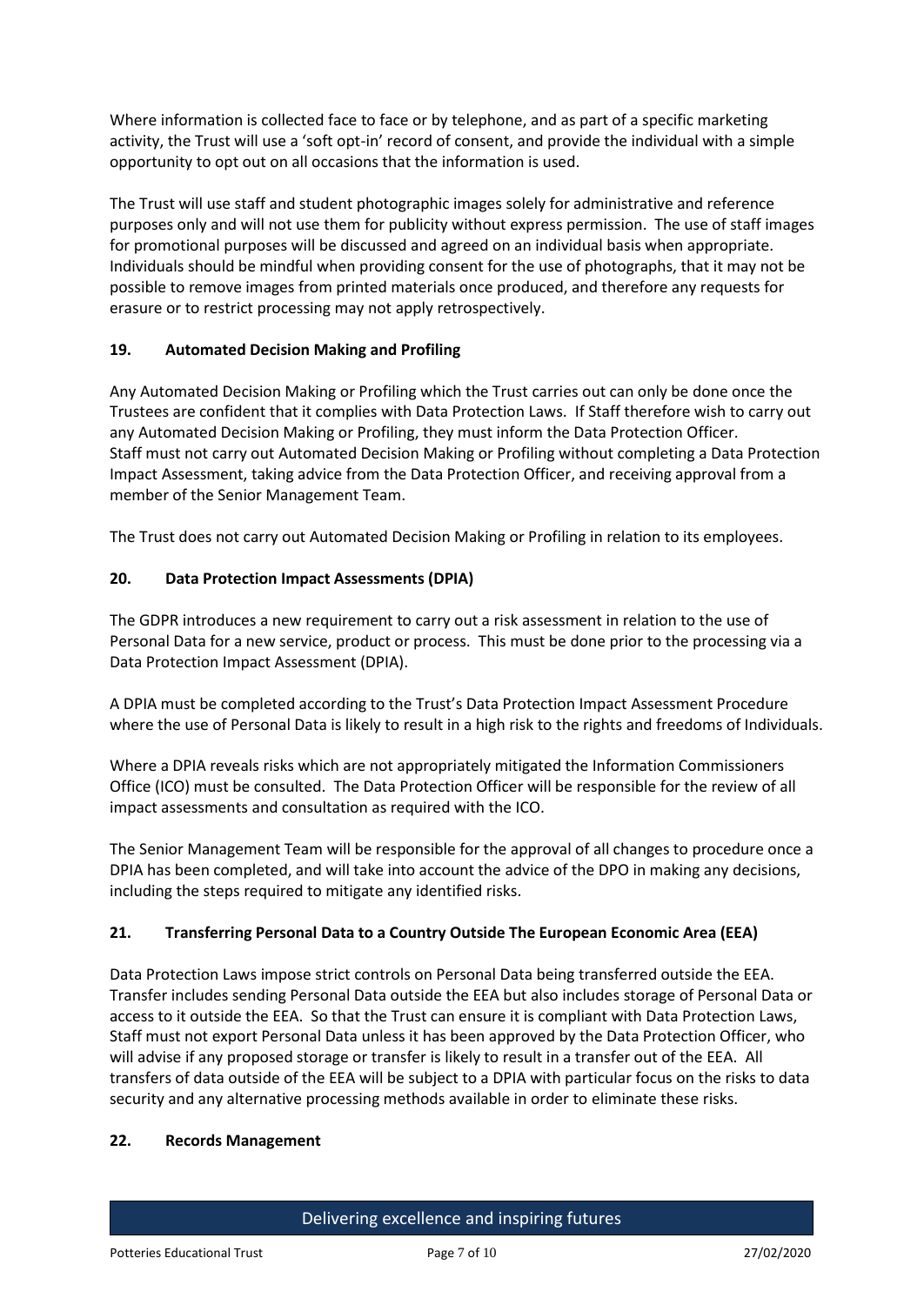The Trust has a legal responsibility not to keep personal data for longer than needed for the specific purposes agreed when it was collected. At the end of the agreed period for each type of information, also referred to as an Information Asset, the Trust will take steps to delete such information from its information systems, databases and electronic files, and to destroy paper records using agreed, secure processes.

The agreed retention period for each type of information, and the reasons for this are documented in the Information Asset Register, which provides a central record of all information processed by the Trust.

**When setting retention periods, consideration will be given to the following key factors:**

**• The purpose for which the data was obtained;**

**• Any specific consents provided by the data subject in relation to the use or retention of that data;**

- **• Whether the original purpose has been fulfilled; and**
- **• Whether the data needs to be retained to support any potential legal process**

## **23. Appointing Contractors Who Access the Trust's Personal Data**

If the Trust appoints a contractor who is a Processor of the Trust's Personal Data, Data Protection Laws require that the Trust only appoints them where the Trust has carried out sufficient due diligence and only where the Trust has appropriate contracts in place.

Any contract where an organisation appoints a Processor must be in writing.

The Trust is considered as having appointed a Processor where you engage someone to perform a service for you and as part of it they may get access to your Personal Data. Where you appoint a Processor you, as Controller remain responsible for what happens to the Personal Data.

Data Protection Law requires all contracts with a Processor to contain the following obligations as a minimum: to only act on the written instructions of the Controller; to not export Personal Data without the Controller's instruction; to ensure Staff are subject to confidentiality obligations; to take appropriate security measures; to only engage sub-processors with the prior consent (specific or general) of the Controller and under a written contract; to keep the Personal Data secure and assist the Controller to do so; to assist with the notification of Data Breaches and Data Protection Impact Assessments; to assist with Subject Access/Individuals rights; to delete/return all Personal Data as requested at the end of the contract; to submit to audits and provide information about the processing; and to tell the Controller if any instruction is in breach of the GDPR or other European Union or member state data protection law.

In addition, contracts between The Trust and any data processor should set out: the subject-matter and duration of the processing; the nature and purpose of the processing; the type of Personal Data and categories of Individuals; and the obligations and rights of the Controller.

#### **24. Data Breach**

Whilst the Trust takes information security very seriously, unfortunately, in today's environment, it is possible that a security breach could happen which may result in the unauthorised loss of, access to, deletion of or alteration of Personal Data. This is referred to as a Personal Data breach and Staff must comply with the Trust's Data Breach Notification Procedure. All Staff are required to understand the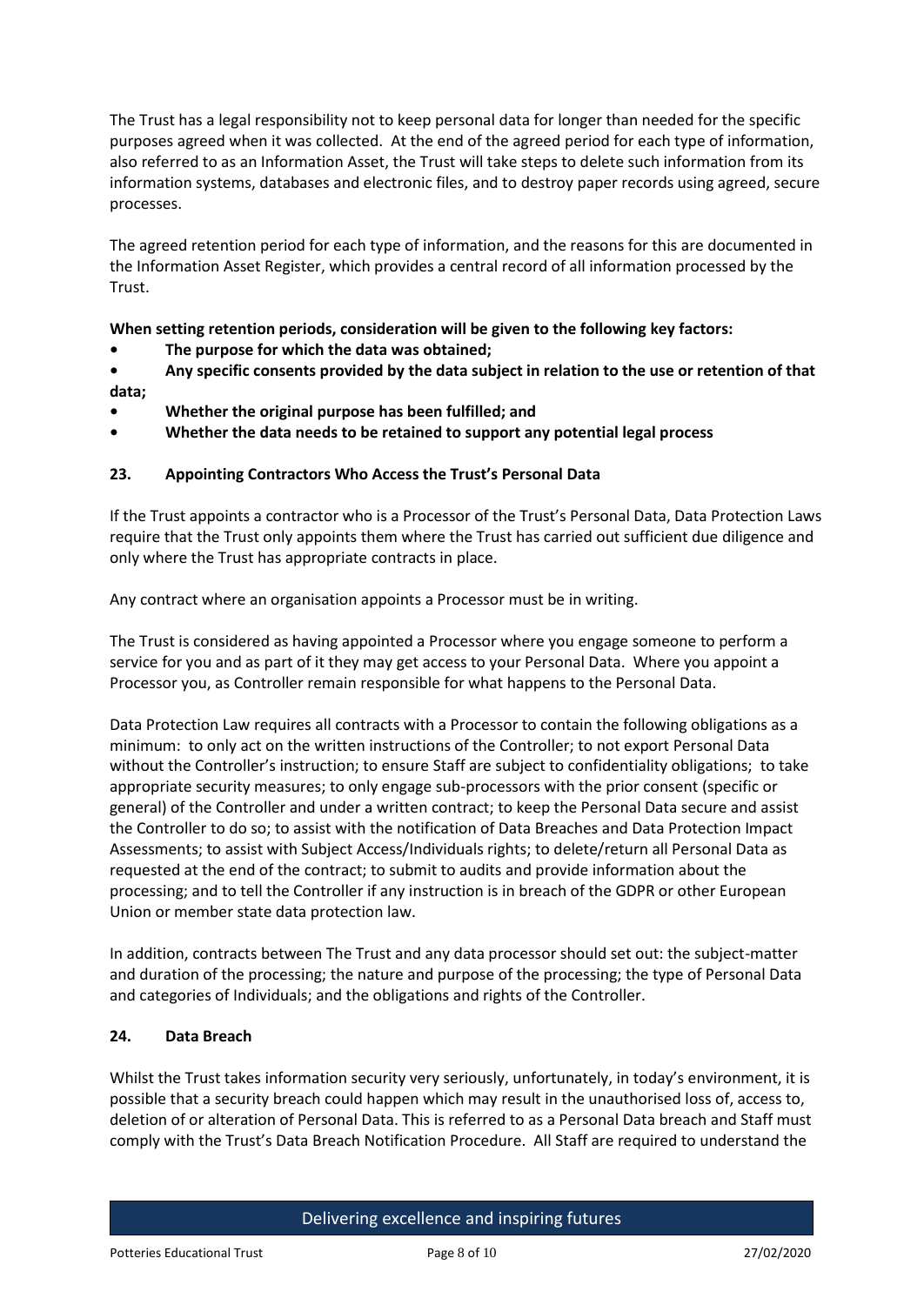internal reporting process for personal data breaches, and comply with the strict timeframes set out within the procedure.

A Personal Data breach is defined very broadly and is effectively any failure to keep Personal Data secure, which leads to the accidental or unlawful loss (including loss of access to), destruction, alteration or unauthorised disclosure of Personal Data. Whilst most Personal Data breaches happen as a result of action taken by a third party, they can also occur as a result of actions taken by someone within the organisation.

Any breach of data protection procedures, which must be reported to the ICO immediately upon discovery, will be reported in parallel to the Principal and Chief Executive, the Chair of the Corporation Board, and the Chair of the Audit Committee by the Data Protection Officer. All breaches will be investigated formally by the Data Protection Officer and reported to the Audit Committee. Where an investigation identifies a case to be answered by one or more members of Staff, this will be addressed through the Staff Disciplinary Policy.

Where a breach occurs involving the Data Protection Officer, the investigation will be undertaken by the Clerk to the Corporation, who will report their findings to the Audit Committee as above. The Chair of the Audit Committee will be responsible for providing the Board of Trustees with a report of any breaches or issues in relation to Data Protection through the minutes of the Audit Committee and their presentation at Board meetings.

#### **Implementation**

The Potteries Educational Trust will ensure that:

- 1) The Data Protection Officer has a direct line of reporting to the Audit Committee of the Board of Trustees.
- 2) Briefings are held which introduce Staff to the concept of a Data Protection Policy and to this policy; including Staff induction, Management Team, and department team meetings; to enable ongoing dialogue around protecting personal data held by The Trust.
- 3) Support Staff with primary responsibility for processing of personal and sensitive information receive training appropriate to their day to day duties, and be required to maintain a level of operational understanding and awareness for the implementation of this policy and associated procedures. They will receive refresher training every 2 years.
- 4) All Trust staff receive a level of training appropriate to their role, with refresher training every 3 years. This will be recorded and monitored through central Workforce Development records.
- 5) Information technologies are used to ensure that this policy is accessible to all users.

#### **Communication**

The policy is approved by the Board of Trustees.

The policy is communicated to all Staff through Staff induction, the Staff intranet, Virtual Learning Environment (VLE), email, mandatory training and refresher training on a 3 year cycle. Awareness and acceptance of the policy is a requirement for new Staff upon appointment.

The policy is available on the Staff intranet and on request to members of the public.